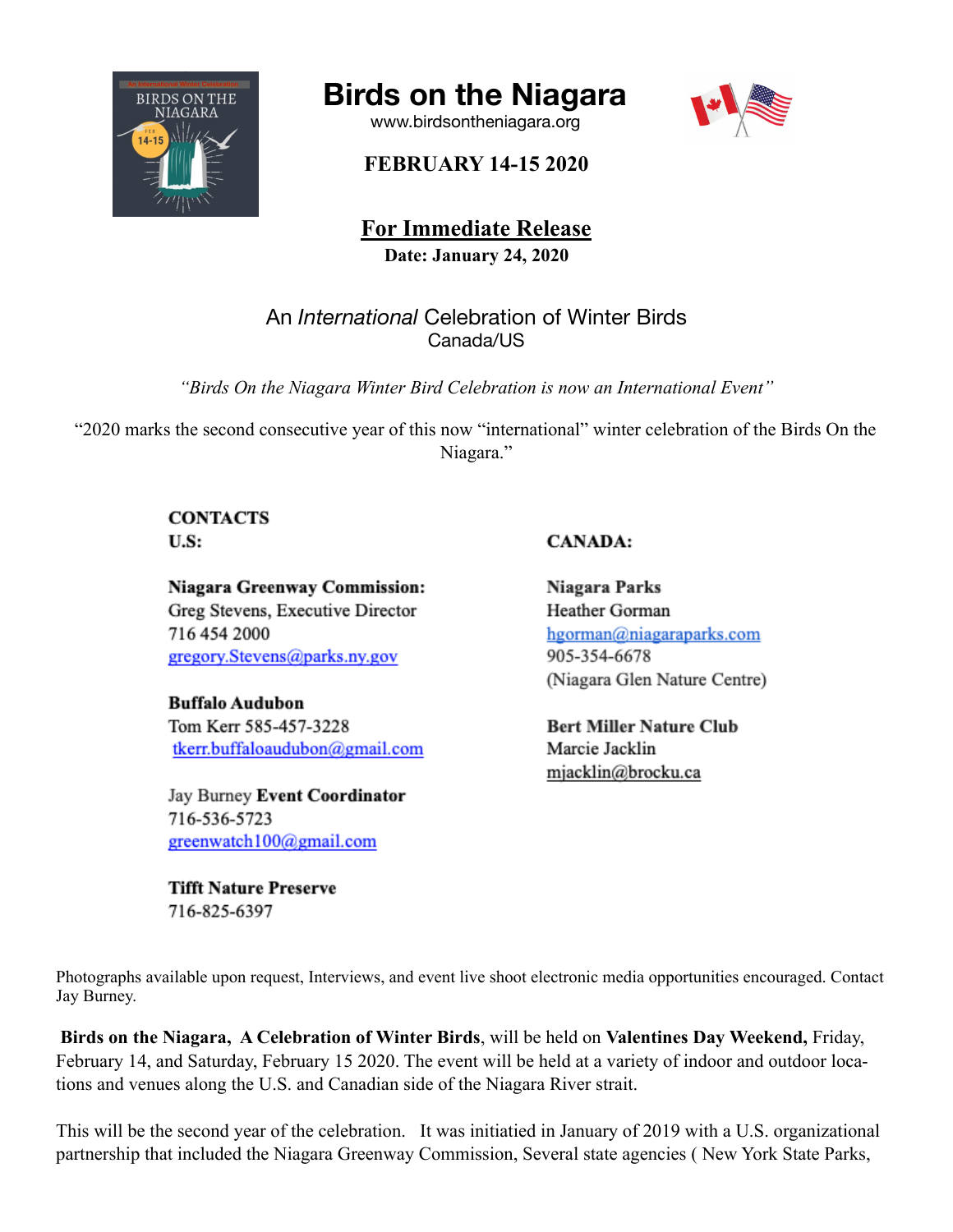Recreation, and Historic Preservation Western, New York State Department of Environmental Conservation) the Grand Island Footprints Festival, Buffalo Ornithological Society, Buffalo Audubon, the Western New York Land Conservancy, The Buffalo Museum of Science/Tifft Nature Preserve, Blackrock Riverside Alliance, and the Pollinator Conservation Association.

This year the event is going international.

"This is significant" said **Jay Burney,** one of the founders of the event. "Our Canadian friends that helped us so much with last years event, make this a rare, cross-border bird celebration. We are pleased to announce that we now have Canadian organizational partners including Niagara Parks, the Niagara Falls Nature Club, The Bert Miller Nature Club, the Peninsula Field Naturalists, and Birds Canada. We will be able to explore and enjoy this celebration at msny sites on both sides of the international Niagra River strait."

**Greg Stevens, Executive Director of the Niagara River Greenway Commision**, also a founding partner of the celebration said "This is such an important area, ecologically speaking. Conservation of the birds that are here, and the habitat that they depend upon, are a primary focus of the Niagara River Greenway Commission. The fact the the Niagara River is a **Globally Significant Important Bird Area** and that we now have the Ramsar Wetlands of International Importance Designation makes this area comparrable to other Important Bird Areas and Ramsar sites including the Galapagos, San Francisco Bay, and the Florida Everglades."

**Tom Kerr of Buffalo Audubon**, a founding organizational partner said "Buffalo Audubon is excited to be a part of this celebration again this year. We are pleased to be hosting Birds and Brews at Flying Bison Brewery on Valentines day to kick off this weekend. It is especially relevant because many of the waterfowl that we will be looking at along the waterways are just entering the courting season and they are in full breeding plumage"

**Marcie Jacklin, of the Bert Miller Nature Club** commented "The internationally recognized Niagara River is one of the best places to see a variety of ducks and gulls in the winter. Festivals like these are great for kids and adults alike to start learning about the fastest growing hobby in North America - bird watching."

### **EVENT SCHEDULE**

Birds on the Niagara Events will kick of with a **Friday Evening February 14, 2020** with a Valentines Day themed Birds and Brew hosted by Buffalo Audubon at Flying Bison Brewery.

**Saturday Feb 15** events will include birding tours on both sides of the international border (8am-2pm), early afternoon indoor programing and displays (2-4pm) at the Niagara Power Vista in Niagara Falls which overlooks the Niagara Gorge. At 4 pm the keynote speaker, Jajean Rose-Burney will present a program about thte Birds on the Niagrara, The Niagara River Globally Significant Important Bird Area, and the recent designation of the Niagara as a Ramsar Wetlands of International Significance.

For more information on the schedule and event locations, go to **<http://www.birdsontheniagara.org/schedule-of-events.html>**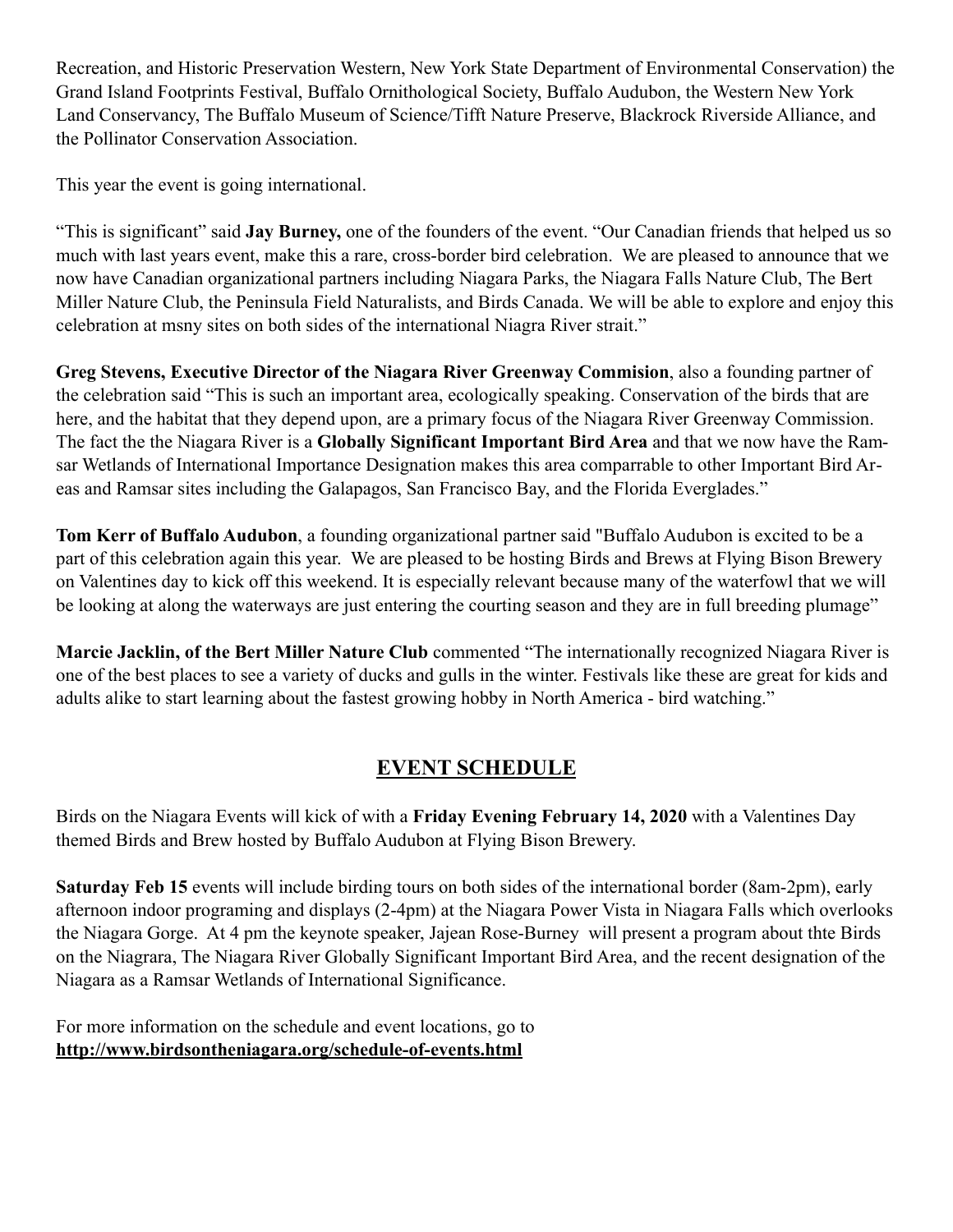# **Background**

Generations of outdoor, nature, bird, and science enthusiasts have long-known that the Niagara is a winter magnet for wildife, especially birds. Why is the Niagara River strait important for birds? Birds and other wildlife depend on this area as critical habitat year round. The Niagara, located in the Great Lakes region of North America, provides a fundamental connection between the Arctic and the Amazon Basin for migrating, overwintering, and breeding birds.

From ancient times this strait, stretching from Lake Erie to Lake Ontario, has been a migrating and overwintering paradise for birds from the far north. On any given winter day, many common and unusual species, and hundreds of thousands of individual birds can be found on the Niagara.

These birds are attracted to the open waters of the winter Niagara and adjacent lakes. Many species of waterfowl, including ducks, geese, and swans, and species of rare and unusual gulls, depend on this place as critical habitat. Some of these birds come from the Arctic and some from the boreal Pacific coasts of Canada and Alaska. Many are migrating through here during this season, or just plain wintering here.

The Niagara is a critical source of food, for socialization, and provides life preserving conditions during harsh times. November through spring brings an abundance of birds. February finds us at the beginning of waterfowl breeding season and we can see most species in full breeding plumage, which is pretty spectacular.

Today we in the midst of a precipitious declines of most species of birds. Our conservation efforts here are fundamental to helping save both the Amazon and Arctic. The Niagara provides a critical winter habitat for some of the most effected species including the Snowy Owl, Bonaparte's Gull, Common Merganser, and dozens of other species.

Birds use this area in all seasons, Migrating shorebirds and raptors including the Bald Eagle (which breeds here), neotropical warblers, and other songbirds, depend on this corridor during spring and fall migrations. In the summer hundreds of species of breeding birds make their homes here. Many of these birds winter in Amazon basin. many species including warblers and the Ruby-throated Hummingbirds, Tree Swallows, Barn Swallows, and Purple Martins, breed here in the summer months and winter in Central America and the Amazon Basin.

The Niagara River corridor, a Globally Signfiicant Important Bird Area, is recognized by both the US and Canada. This IBA links the biodiversity of the western hemisphere from the Arctic, Central America, and the Amazon Basin. It is a critical place for birds. The Niagara provides hemisphereic connections to important ecological regions that keep the earth a healthy and ife giving place for wildlife and humans. Our conservation efforts here have hemisphereic and global impacts. Birds on the Niagara, A Winter Celebration of Birds is designed to uplift awareness and enjoyment of this avian ecological winter paradise.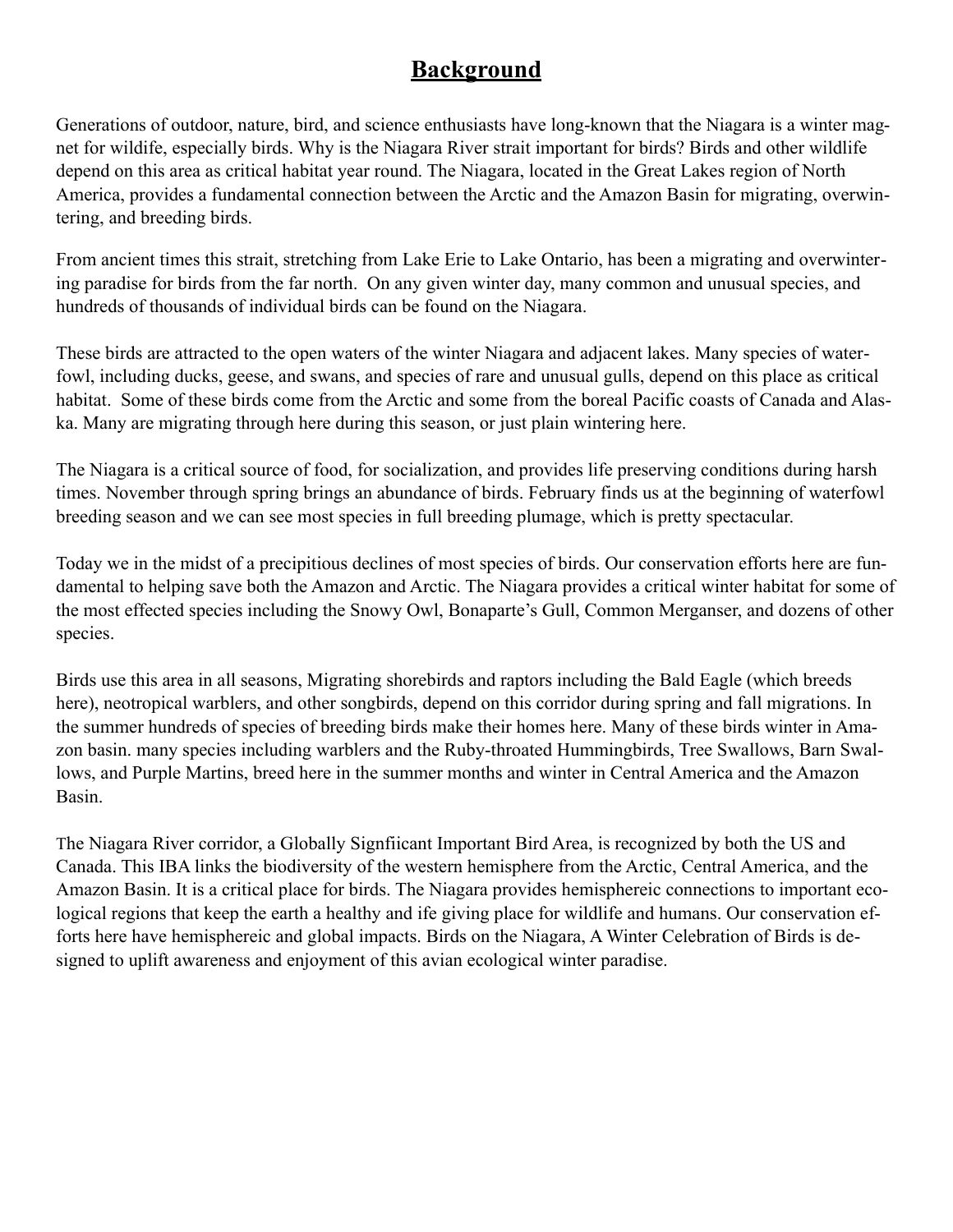# **Keynote Speaker**

"Jajean-Rose Burney is a knowledgeable conservationist who has brought a lot of success to the region. He is Deputy director of the Western New York Land Conservancy, one of the principle architects of the Ramsar Designation." -Greg Stevens, Executive Director of the Niagara River Greenway Commission

Mr. Burney the Deputy Executive Director at the Western New York Land Conservancy. He has a bachelor's degree in environmental design and a master's degree in urban planning, both from the University at Buffalo (UB). After graduating in 2007, he worked at the Urban Design Project, a research center at UB, on several local planning efforts, environmental coalition building, and non-profit development. As a graduate student, Jajean studied in the Sustainable Futures program in Costa Rica, and taught in the same program while working for the Urban Design Project. From 2010 to 2012 he served as a Peace Corps Volunteer stationed with Mexico's federal environmental agency in Puebla, a large city in southern Mexico, along with his wife Ana. There, he helped protect a large wetland from rapid and unplanned urban development, a project that led to an international Ramsar Site designation for the wetland and a new state park. At the Land Conservancy, Jajean has helped save important wildlife habitatas and create new nature preserves. He also led an effort to designate the Niagara River as a Ramsar Site.

#### **Resources and References:**

Scientific American September 2019 Silent Skies: Billions of North American Birds Have Vanished <https://www.scientificamerican.com/article/silent-skies-billions-of-north-american-birds-have-vanished/>

Audubon September, 2019 "North America Has Lost More Than 1 in 4 Birds in last 50 Years, New Study Says" <https://www.audubon.org/news/north-america-has-lost-more-1-4-birds-last-50-years-new-study-says>

Audubon May 2016 "Thiry Percent of North American Bird Species Face Decline Across Seasons." <https://www.audubon.org/news/thirty-percent-north-american-bird-species-face-decline-across-seasons>

Audubon September 2019 Audubon Declares a Bird Emergency, Demands Immediate Action After Scientists Reveall Huge Losses of North American Birds

"We have to act now to protect the places birs count on: Places like the Arctic, Greaat Lakes, Everyglades and thte colorado River must be a priority"

[https://www.audubon.org/news/audubon-declares-bird-emergency-demands-immediate-action-after-scientists](https://www.audubon.org/news/audubon-declares-bird-emergency-demands-immediate-action-after-scientists-reveal)[reveal](https://www.audubon.org/news/audubon-declares-bird-emergency-demands-immediate-action-after-scientists-reveal)

### **Niagara River Ramsar Wetland of International Importance**